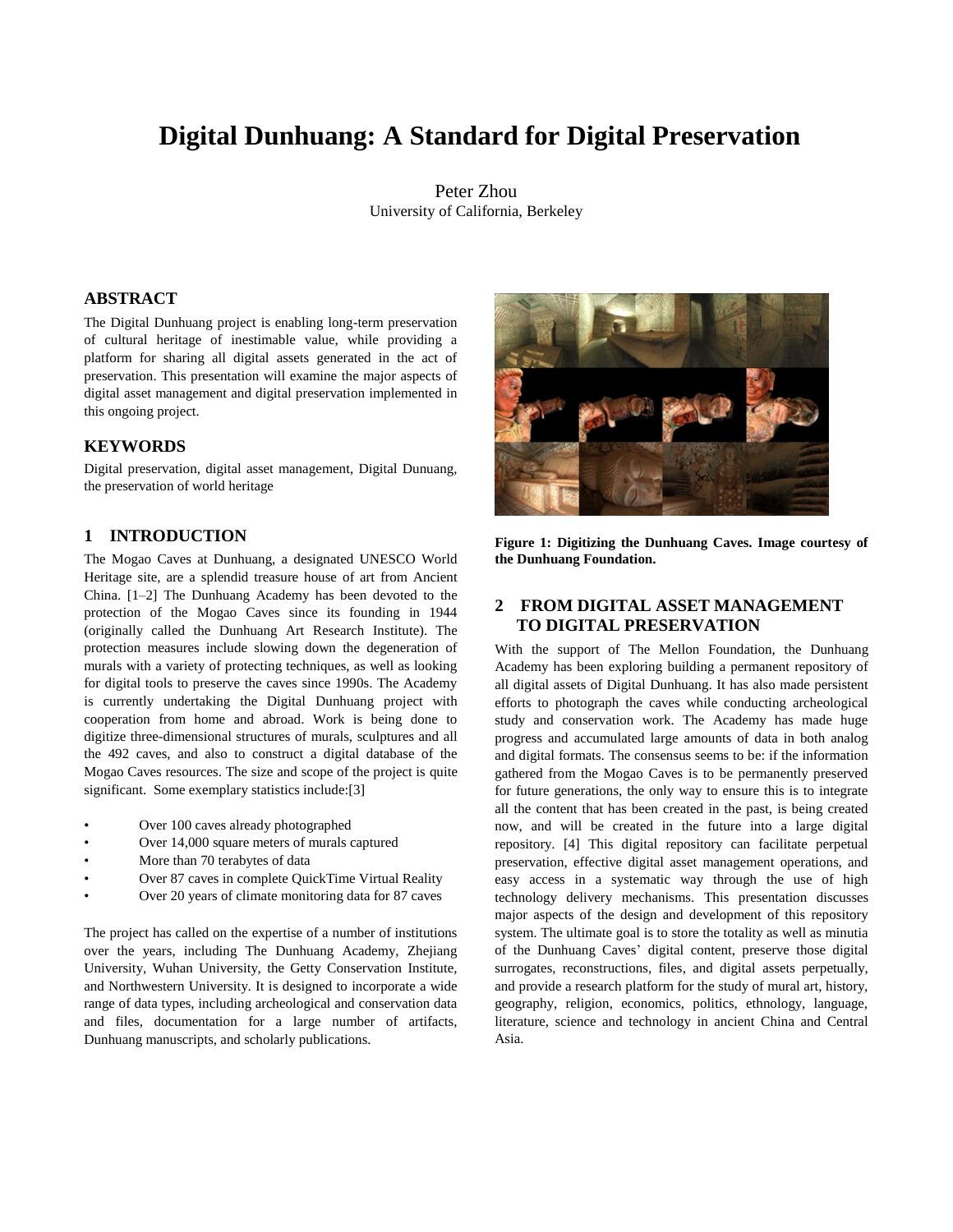

#### **Figure 2: Dunhuang scientists preparing to digitally scan cave for 3D modelling. Image courtesy of the Dunhuang Academy.**

There is a sense of urgency. More than half a million visitors come here every year. The historical and cultural significance of the caves, as well as their vulnerability- their age, instability of the terrain, and fluctuations of humidity caused by increased human presence- all add to the sense of urgency. The digital capture and restoration of Dunuang will most likely to be the last records of today's Dunhuang.

# **2.1 Functional Components [5]**

DAM: Facilitates asset creation, cataloging; image, video, and text management and delivery and version control. Tracks digital preservation actions. Pushes metadata and content to the Digital Dunhuang platform. Manages master high resolution files and original documents.

DIGITAL PRESERVATION : Managed digital preservation actions include creating checksums, validating files, and extracting technical metadata upon ingest; monitoring file format obsolescence; migrating file formats as well as content; tracking and copying files to LTO tapes.

PUBLISHNG AND SHARING : Surrogates of master assets managed in the DAM will be pushed for external delivery.

# **2.2 Content Categories**

Stitched/composite cave images, raw cave images, cave QTVRs, historical photos, videos, digital restorations, manuscripts from Cave 17, artifacts (approximately 10,000 objects), reproductions (copies) of images in caves, (digitized) microfilm of manuscripts, interactive panoramic of caves; research created by members of the Dunhuang Academy, scholarly publications; previously published bibliographies, indices, glossaries, and finding aids;

conservation data and materials, archaeological reports and drawings, CAD drawings, and 3D laser point cloud data

# **2.3 File Formats**

TIFF, JPEG, JPEG2000 (still image), PSD, BMP, PSB (Photoshop large file format), CR2 (Canon raw format), DCR (Kodak raw format), DNG (Adobe/universal raw format), other RAW camera formats (list), CDR (Corel Draw), CAD, PTX (original 3D cloud points), DGN (Microstation Design File), PDF, CAJ, MOV (QTVR), MPEG2/35 Mbps (AVI wrapper), HD video files (format TBD), DPG (Ninetendo video file format), Word, Excel, txt, MPEG4, H.264, FLV (Flash)

### **2.4 Cross-linking**

All content (images, documents, etc.) must be displayed with metadata. For example, an initial search result might display thumbnails with basic data. The user can then select to see a large 3D image and fuller data.



**Figure 3: An example of 3D rendering of cave interior paintings. Image courtesy of the Dunhuang Academy.**

# **3 RESULTS AND DISCUSSION**

Digital Dunhuang is an enterprise project. It enables us to explore ways to design and develop sophisticated databases, and perpetually preserve massive amounts of data. By extension, Digital Dunhuang has also shed light on what we need to do to preserve digital assets in libraries and museums around the globe.

# **ACKNOWLEDGMENTS**

The work discussed was sponsored by the Dunhuang Academy, with the support from the Mellon Foundation. This presentation draws on a joint report by Linda Tadic and the author on the functional requirements of Digital Dunhuang in 2012; and on a panel discussion at the DH 2015 conference in Sydney, at which the author discussed this project with other panelists - Wang Xudong and Wu Jian of the Dunhuang Academy, and J. Stephen Downie of the University of Illinois. Their contributions are greatly acknowledged.